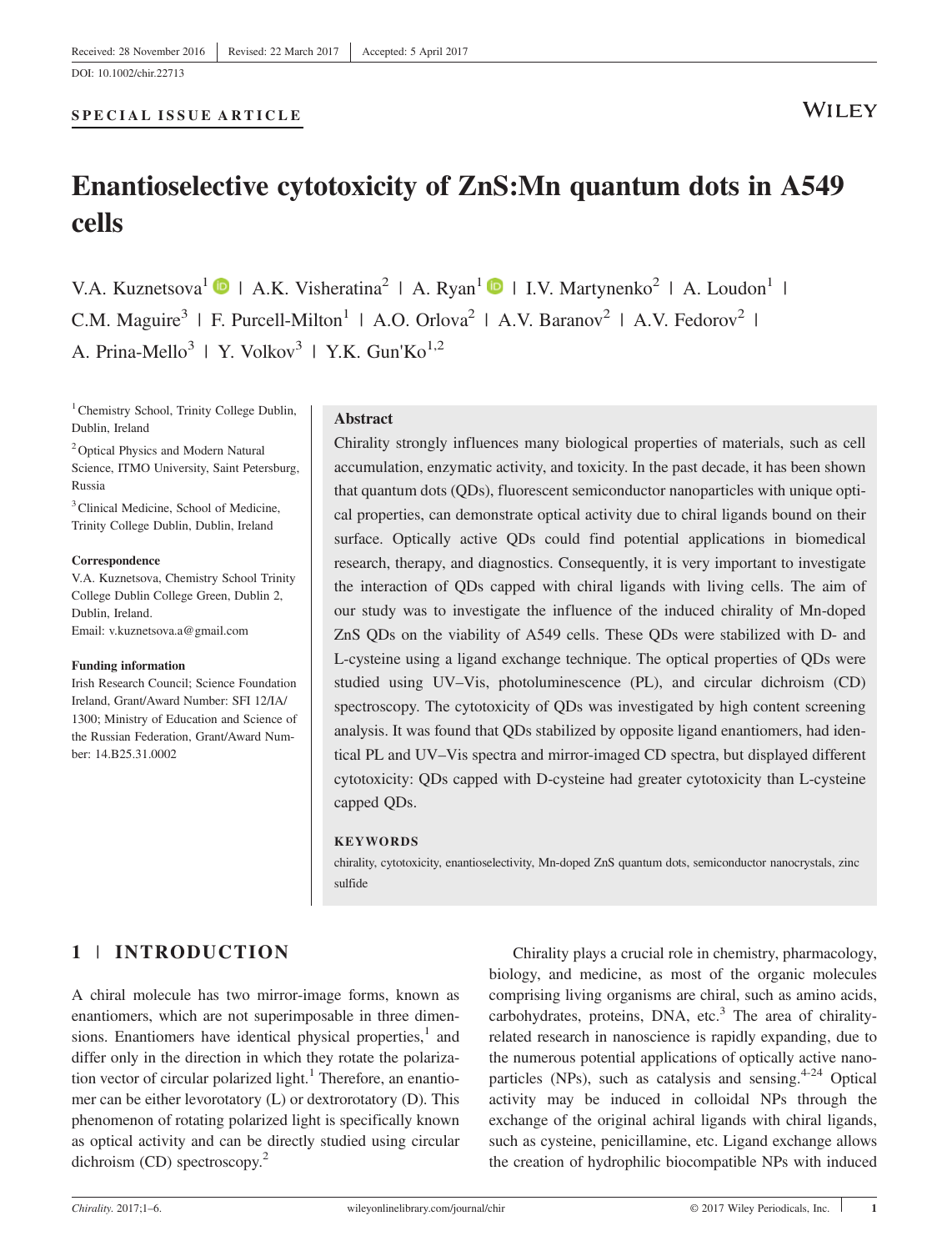2 KUZNETSOVA ET AL.

optical activity.8,14,24,25 It has been recently shown that NPs capped with opposite enantiomers of chiral ligands demonstrate different biological activity, including cytotoxicity within living cells.<sup>26-28</sup>

There is a wide variety of NPs that are very promising for a range of biomedical applications.<sup>29</sup> In particular, quantum dots (QDs) are of great interest. QDs are semiconductor NPs that possess unique optical properties, such as large absorption coefficients, high photoluminescence (PL) quantum yield (up to  $100\%$ ),<sup>30</sup> and excellent photo- and chemical stability.5,31,32

However, the cytotoxicity of heavy-metal-containing QDs, which are typically made from toxic materials such as CdS, CdSe, or CdTe, is the main problem limiting their in vivo application.<sup>31,33-35</sup>

Heavy‐metal‐free QDs, based on a ZnS core doped with manganese ions (ZnS:Mn), are a unique and relatively new type of colloidal nanomaterials that possess a number of advantages in comparison with traditional Cd-based ODs.<sup>36</sup> First, ZnS:Mn QDs do not display heavy‐metal‐associated toxicity within living cells and organisms. $35,37-39$  Second, the PL maximum of ZnS:Mn is located at 585 nm, at the spectral range in which tissue autofluorescence is negligible, meaning the QDs are ideal labels for bioimaging.39,40 In addition, ZnS:Mn QDs can be excited by three‐photon excitation using a 920 nm light source within the near-infrared window of biological tissue.<sup>36</sup>

To the best of our knowledge, the effect of induced chirality on the cytotoxicity of ZnS:Mn has not yet been investigated. Specifically, we studied the toxicity of ZnS:Mn QDs stabilized with cysteine (Cys) molecules on A549 cancer cells. It was found that D‐Cys‐capped QDs exhibit greater toxicity than L‐Cys‐capped QDs.

# 2 | MATERIALS AND METHODS

All chemical reagents including products for cell culturing were purchased from Sigma‐Aldrich (St. Louis, MO). All reagents were analytical grade and used without further purification.

The ZnS:Mn QDs were synthesized according to Yu et al.<sup>36</sup> The ligand exchange was carried out using the previously reported method.<sup>26</sup>

#### 2.1 | Equipment

UV–Vis spectroscopy was carried out using a Varian/Cary (Palo Alto, CA) 50 spectrophotometer. PL spectroscopy was performed using a Cary Eclipse spectrofluorometer. CD spectroscopy was carried out using a Jasco (Tokyo, Japan) J‐810 CD spectrometer operating under a N2 flow of 5–8 L min − 1. The hydrodynamic diameter of QDs was collected by dynamic light scattering (DLS) using the Zetasizer Nano ZS system. Transmission electron microscopy (TEM) of QDs was performed using a FEI Titan electron microscope without aberration correction operating at a beam voltage of 300 kV. QDs solutions were diluted to 0.1 mg mL − 1 and allowed to dry at room temperature on lacey carbon‐coated copper grids. A cell viability assay was carried out using Cytell Cell Imaging System (GE HealthCare, Milwaukee, WI).

#### 2.2 | The investigation of the QDs aggregation in biological medium

The aggregation of QDs in biological medium was established using DLS. To stabilize QDs in biological medium, 0.3 mg mL<sup>-1</sup> of bovine serum albumin (BSA) was added to the aqueous solutions of L‐ and D‐cysteine stabilized QDs (L‐Cys‐QDs and D‐Cys‐QDs) at a concentration of 32 μM and incubated in darkness overnight at room temperature. The resulting L−/D‐Cys‐BSA‐QDs and initial L−/ D‐Cys‐QDs were added to Dulbecco's modified Eagle medium (DMEM) containing 10% fetal bovine serum (FBS) (additions of QDs were 10% of volume). Samples were incubated overnight at room temperature and then DLS spectra were recorded.

#### 2.3 | Cell line and culture

The human lung‐derived A549 cancer cell line was purchased from ATCC (American Tissue Culture Collection, Rockville, MD). A549 were grown in supplemented DMEM medium (Gibco/Invitrogen, La Jolla, CA) containing 4.5 g  $L^{-1}$  glucose, 10% FBS, and 5 mg  $L^{-1}$  gentamicin in the incubator at 37 °C supplied with 5%  $CO<sub>2</sub>$ .

#### 2.4 | Cell viability assessment by high content screening

For cytotoxicity assays, the A549 cells were seeded in 96‐ well plates in 100 μL supplement DMEM medium at 37 °C for 24 h. Cell density was  $5 \times 10^3$  cells/well. L- and D-Cys-QDs were incubated overnight with 0.3 mg mL<sup> $-1$ </sup> of BSA. Then QDs mixed with DMEM containing 10% FBS were added to cells and incubated at 37 °C for 24 h. QDs concentration ranged from  $4-32 \mu M$ , the volume of maximum addition was 10 μL per well (10% of medium volume). After fixation in formaldehyde 3.7% for 30 min the cellular nuclei were stained with Hoechst 33432 dye and a cell imaging and recording was carried out using Cytell Cell Imaging System (GE Healthcare, Buckinghamshire, UK). Cell viability was estimated by high content screening (HCS) analysis using the preinstalled GE Cell Viability BioApp 2‐color protocol at 10x magnification. Ten random fields were imaged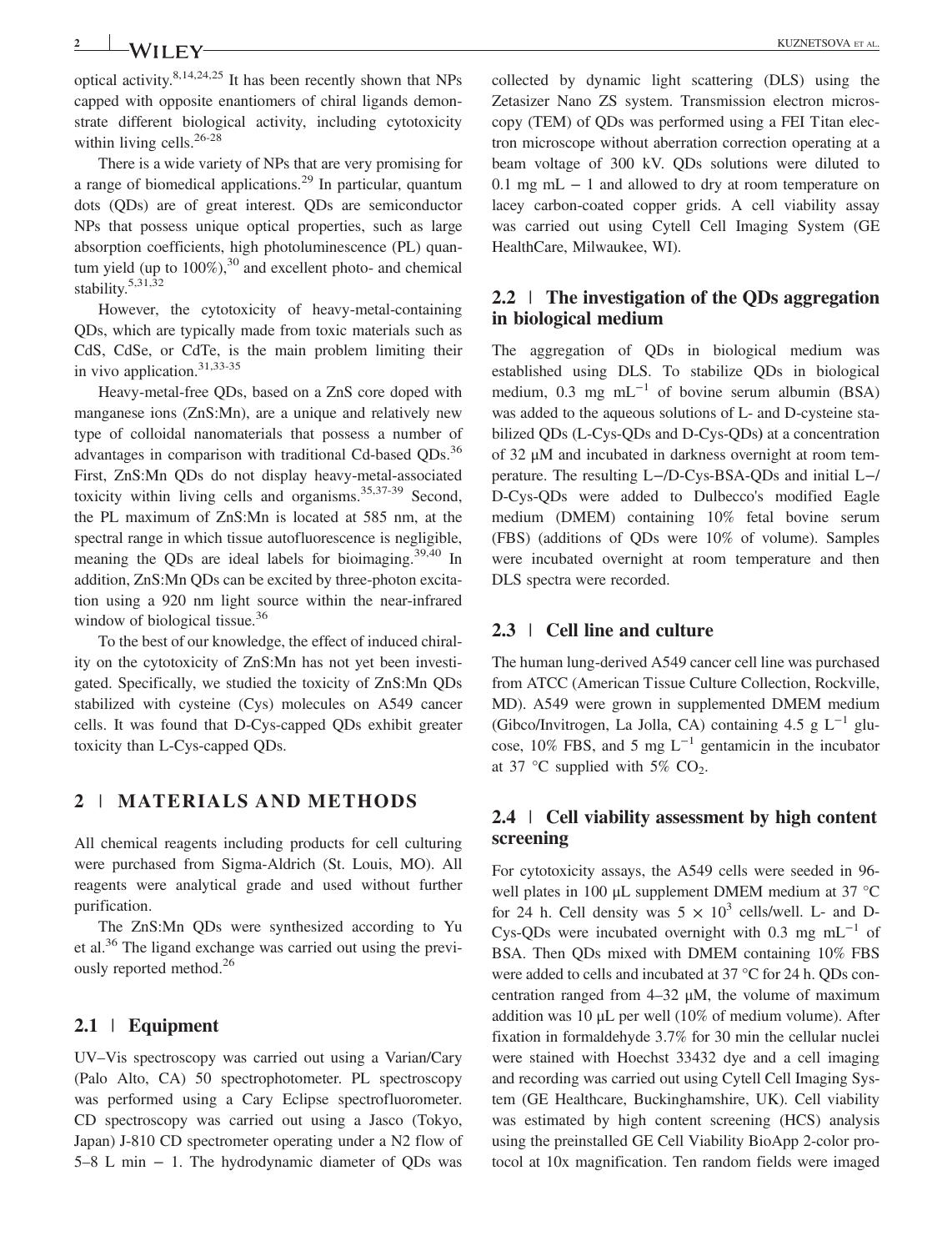across the entire well area of each QDs concentration exposure point. Exposures were repeated three times. Average cell viability was calculated comparing data from experimental samples and negative control. Positive control was 100 μM valinomycin as indicated.

# 3 | RESULTS AND DISCUSSION

#### 3.1 | Optical properties of ZnS:Mn QDs

The oleylamine stabilized ZnS:Mn QDs (oleylamine‐QDs) were prepared using the previously reported high-temperature metal–organic synthesis.<sup>36</sup> Representative TEM and highresolution (HR) TEM images of oleylamine‐QDs in chloroform are displayed in Figure 1A. The TEM image shows that the QDs had approximately spherical shape and were monodispersed. The HR TEM image, presented in the insert in Figure 1A, shows a high degree of QDs crystallinity. Figure 1B shows a size distribution diagram of oleylamine-QDs. The average size of QDs was determined to be  $~5.3 \pm 0.7$  nm.



FIGURE 1 (A) TEM image and (B) size distribution diagram of oleylamine‐stabilized ZnS:Mn QDs in chloroform. The insert in (a) shows HR TEM image of QDs

After the synthesis of the QDs, optical activity was induced by exchange of the original oleylamine ligands with D- and L-Cys ligands.<sup>26</sup> It has been demonstrated before that the ligand exchange method used in this work does not influence either the size or morphology of  $ODs<sup>41</sup>$  Absorption and PL spectra of the QDs before and after the ligand exchange are presented in Figure 2. The edge of the first exciton absorption band was located at 300 nm approximately. The maximum of the QDs phosphorescence peak was located at 585 nm. The phosphorescence of ZnS:Mn QDs occurs as a result of energy transfer from the ZnS host to dopant  $Mn^{2+}$ ions.36,42 The position of the QDs PL band maximum corresponded to that of  $Mn^{2+}$  ions.<sup>36</sup>

After the ligand exchange, the positions and shapes of the QDs absorption and PL bands remained unchanged. A comparative analysis of the fluorescent properties of the oleylamine‐QDs and D−/L‐Cys‐QDs has shown that the PL quantum yield of QDs slightly decreased after the ligand exchange from 35% to 29%, but was identical for D−/L‐ Cys‐QDs.

The CD spectra of L-Cys and D-Cys-QDs in aqueous solution are presented in Figure 2A. D- and L-Cys-ODs were optically active and exhibited pronounced opposite CD signals in the spectral regions of the QDs exciton absorption



FIGURE 2 Optical properties of oleylamine‐QDs before (in chloroform, black curve) and after ligand exchange with L‐ and DCys (in water, red and blue curves, respectively): (A) UV–vis and CD spectra, (B) PL spectra. QDs concentration was 3 μM in samples for CD measurements and 0.3 μM in samples for UV–vis and PL measurements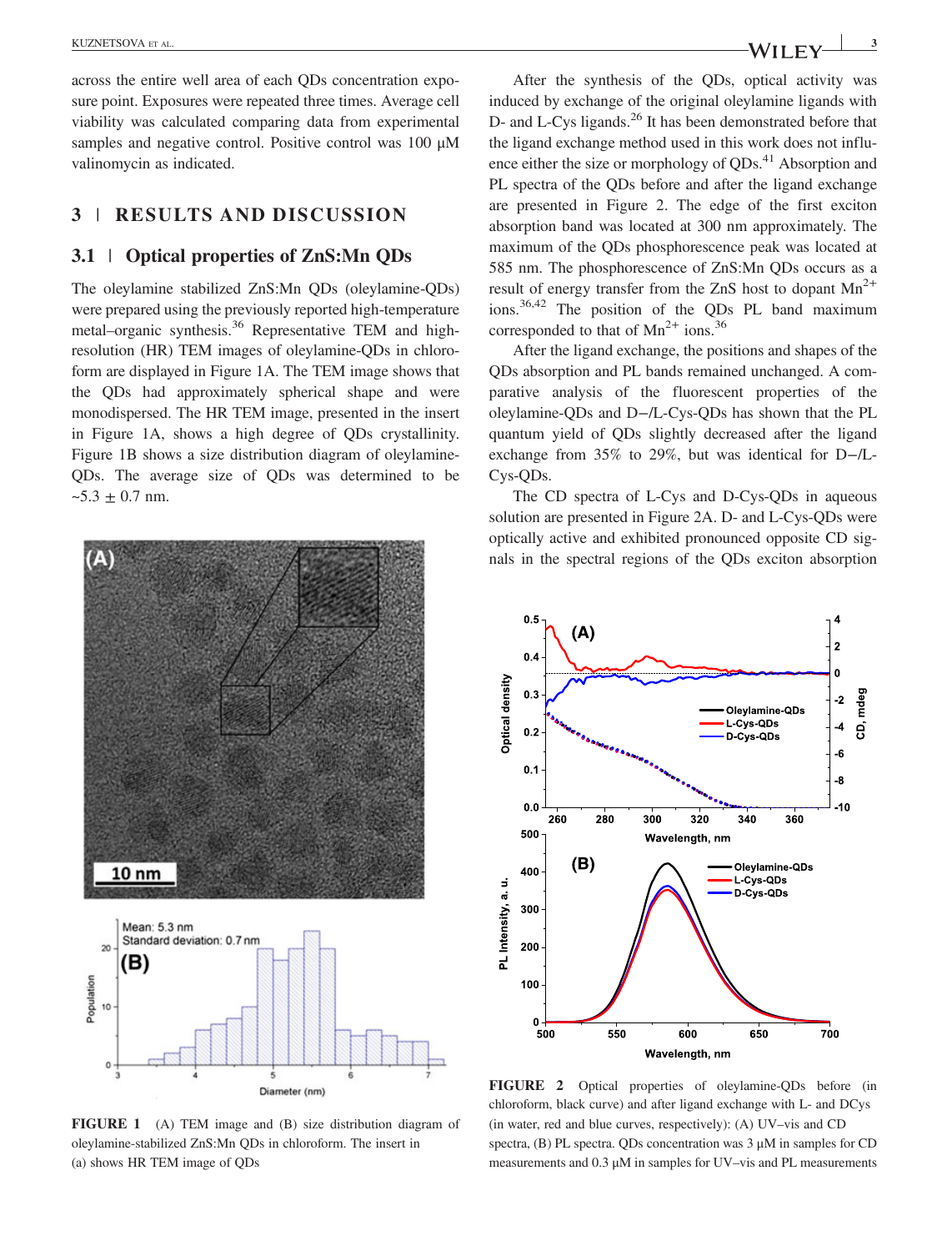**4 I A***I* **I F V** 

(255–340 nm) and chiral ligand absorption (255–270 nm). Oleylamine QDs in chloroform did not exhibit a CD signal (data not shown). Induction of optical activity in the spectral region of QDs exciton absorption after the ligand exchange can be attributed to hybridization of the QDs valence band states with the HOMO/LUMO orbitals of the chiral D‐ and L‐Cys ligands.<sup>25</sup> The CD spectra of the D‐ and L‐Cys‐QDs provide evidence of successful oleylamine‐to‐cysteine ligand exchange and the formation of the enantiomeric D‐ and L‐ forms of optically active QDs.

# 3.2 | The investigation of QD aggregation in biological medium

It has been previously shown that cysteine stabilized QDs have a tendency to aggregate in biological media.<sup>43</sup> This phenomenon is explained by the fact that in media with high salt concentration, ions can interact with charged groups of Cys on the QDs surface and decrease QDs charge, allowing the NPs to come into close contact with each other and agglomerate. Adsorption of proteins on the NP surfaces may prevent aggregation of NPs and render them stable in biological media.<sup>44</sup>

Albumin is the most abundant protein in FBS, which is often used for cell culturing. In the present study we used BSA to prevent the aggregation of QDs in cell culture medium. For this purpose, QDs were incubated with BSA. Then L−/D‐Cys‐QDs and L−/D‐Cys‐BSA‐QDs were added to medium (DMEM) containing 10% FBS. DLS spectra of QDs, presented in Figure 3, were recorded the next day to establish the aggregation of the QDs.

It is clearly seen that the D‐ and L‐Cys‐QDs without BSA formed clusters with an average hydrodynamic diameter of  $70 \pm 9$  nm and  $58 \pm 11$  nm, respectively, while the BSA-QDs remained monodispersed with an average hydrodynamic



diameter of  $7 \pm 1$  nm for both L- and D-Cys-QDs. Notably, BSA‐QDs revealed PL QY of 29%, which is equal to L−/D‐ Cys‐QDs PL QY. This indicates that the adsorption of BSA on ZnS:Mn QDs surface does not significantly change the PL QY of QDs. Further experiments on the QDs within living cells were carried out using L−/D‐Cys‐BSA‐QDs.

#### 3.3 | Cell viability assay

To compare the biological activity of L‐Cys and D‐Cys ZnS: Mn QDs, we studied their effect on A549 cell viability. It was anticipated that the cytotoxicity of the ZnS:Mn QDs would be significantly lower compared to that of cadmiumbased QDs.33-35,37-39 Nonetheless, ZnS‐based QDs still exhibited cytotoxicity, which was dose‐dependent. A wide range of NPs, even consisting of nontoxic elements, revealed nanocytotoxicity.32,45,46

As the size of a particle decreases, its surface area increases, as well as the ratio of structural defects per surface area. The defects can function as reactive sites, which can catalyze reactive oxygen species (ROS) generation. This could lead to oxidative stress and cell damage.<sup>32</sup> The presence of residual toxic organic ligands from the initial synthesis medium has also been associated with the cytotoxic nature of  $ODs.<sup>31</sup>$ 

For the cytotoxicity analysis, A549 cells were incubated for 24 h with L−/D‐Cys‐BSA‐QDs at a concentration ranging from 4–32 μM.

Cell viability was quantified by HCS analysis and the results are shown in Figure 4. It can been seen that viability level for A549 cells incubated with L−/D‐Cys‐BSA‐QDs was higher than 80% in the range of the QDs concentration up to 16 μM. This is in agreement with literature data,  $36,38$ where toxicity of ZnS:Mn QDs also did not exceed 80% for the same cell line and range of QDs concentration. The



FIGURE 4 Histogram with cell viability data of A549 cells incubated with optically active QDs for 24 h at 37 °C. 100 μM Valinomycin was used for a positive control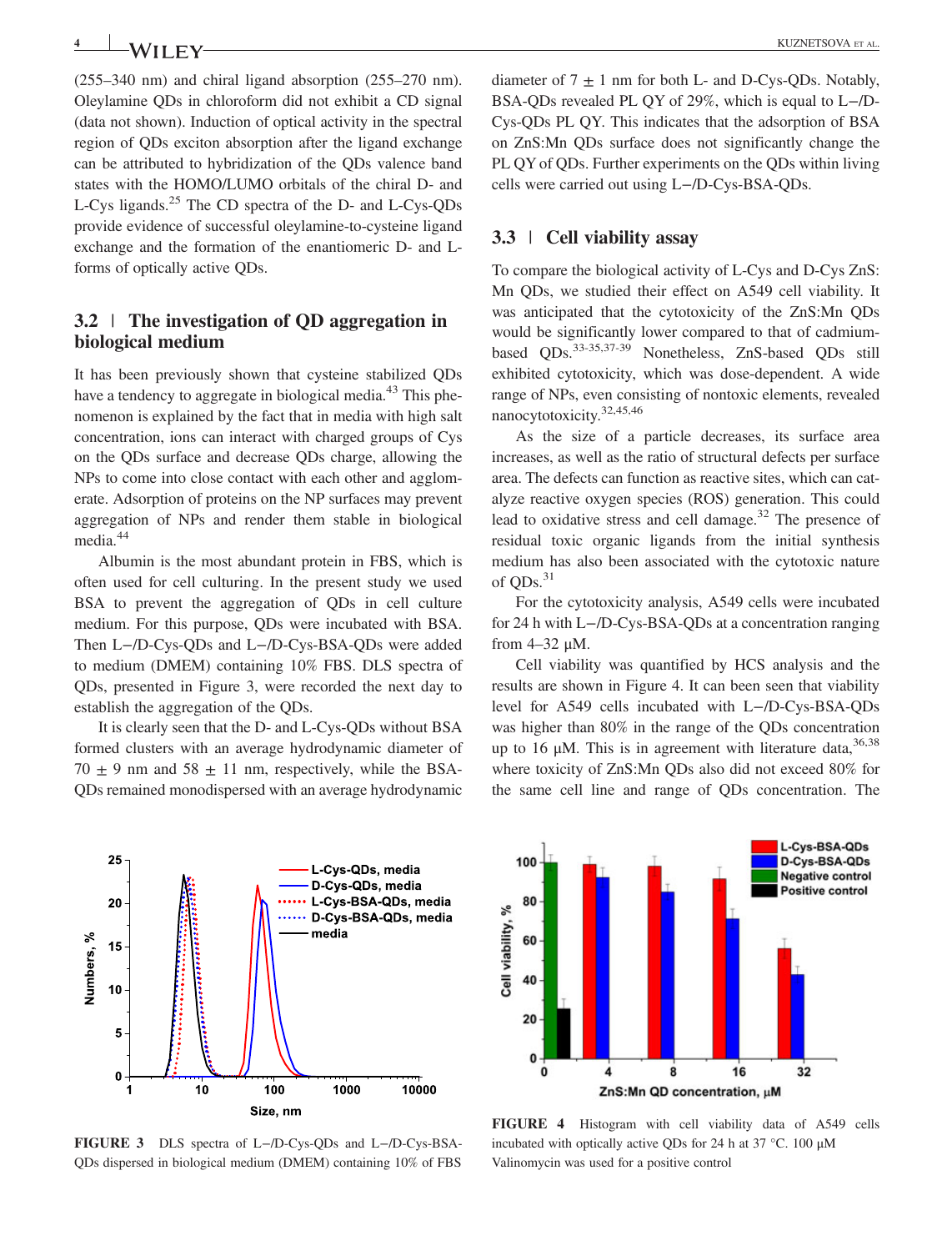toxicity of Cd-based QDs develops at  $\sim 0.1$   $\mu$ M, which is 2fold higher. $34,38$  For example, cell viability of A549 cells<sup>38</sup> and LNCaP cells $34$  incubated with CdS and CdTe ODs, respectively, was about 50% and 60% at the QDs concentration of 0.1 μM.

Furthermore, between the two optically active forms investigated in this study, D‐Cys‐QDs showed higher cytotoxicity for the entire range of QDs concentrations  $(4-32 \mu M)$  compared to that of the L-Cys-QDs, with a maximum difference of ~20%. This result is in agreement with the work of Zhang et al., $^{27}$  in which D-glutathione Au NCs were more toxic for GES‐1 cells than L‐glutathione Au NCs with a difference of ~40% at the maximum concentration.

Pure L‐ and D‐Cys did not show cytotoxicity at the range of the concentrations used in our studies (up to 0.33 mg mL−<sup>1</sup> ). Similar data has also been reported by Zhang et al. $27$  for pure L- and D-glutathione. This difference in cytotoxicity can be explained by the following effects. First, L‐Cys and D‐Cys‐QDs can exhibit enantioselective cellular uptake.26 This means that the concentration of QDs inside the cells and the corresponding cytotoxicity will be different. Second, L‐Cys and D‐Cys‐QDs can induce different mechanisms of cytotoxicity, such as level of ROS generation, apoptosis, or autophagy.27,28 Further investigation of the precise mechanism of different QDs cytotoxicity in living cells is a continuing area of interest for our research.

# 4 | CONCLUSION

In the present work we investigated the cytotoxic effects of optically active ZnS:Mn QDs in living A549 cells. We demonstrated that L‐Cys and D‐Cys‐QDs had mirror‐image CD spectra in the region of intrinsic QDs absorption and identical UV–Vis and PL spectra. However, most important, we found that the chirality of the ligands played a crucial role in the biological interaction with living cells. We found that the incubation with L‐Cys‐QDs resulted in a higher A549 cell viability than with D-Cys-ODs. Identification of this chirality‐dependent cytotoxicity of QDs provides an important insight into the design of more biocompatible surface coatings. We believe that this could open new avenues for the further development of QDs for targeted biomedical imaging and other biological applications.

#### ACKNOWLEDGMENTS

The authors acknowledge the support of Irish Research Council, Science Foundation Ireland (grant SFI 12/IA/ 1300) and the Ministry of Education and Science of the Russian Federation for Grant 14.B25.31.0002.

#### REFERENCES

- 1. Clayden J, Greeves N, Warren S, Wothers P. Organic Chemistry. 1st ed. Oxford, UK: Oxford University Press; 2001:338. 1536 p.
- 2. Nina Berova P, Prasad L. Nakanishi, Koji Woody, Robert W. Comprehensive Chiroptical Spectroscopy. Hoboken, NJ: John Wiley & Sons; 2012.
- 3. Zhang M, Qing G, Sun T. Chiral biointerface materials. Chem Soc Rev. 2012;41(5):1972‐1984.
- 4. Delgado‐Pérez T, Bouchet LM, de la Guardia M, Galian RE, Pérez‐ Prieto J. Sensing chiral drugs by using CdSe/ZnS nanoparticles capped with N‐acetyl‐L‐cysteine methyl ester. Chem A Eur J. 2013;19(33):11068‐11076.
- 5. Medintz IL, Uyeda HT, Goldman ER, Mattoussi H. Quantum dot bioconjugates for imaging, labelling and sensing. Nat Mater. 2005;4(6):435‐446.
- 6. Milton FP, Govan J, Mukhina MV, Gun'ko YK. The chiral nano‐ world: Chiroptically active quantum nanostructures. Nanoscale Horiz. 2016;1(1):14‐26.
- 7. Moloney MP, Gun'ko YK, Kelly JM. Chiral highly luminescent CdS quantum dots. Chem Commun. 2007;38:3900‐3902.
- 8. Elliott SD, Moloney MP, Gun'ko YK. Chiral shells and achiral cores in CdS quantum dots. Nano Lett. 2008;8(8):2452‐2457.
- 9. Govan JE, Jan E, Querejeta A, Kotov NA, Gun'ko YK. Chiral luminescent CdS nano‐tetrapods. Chem Commun. 2010;46(33): 6072‐6074.
- 10. Gallagher SA, Moloney MP, Wojdyla M, Quinn SJ, Kelly JM, Gun'ko YK. Synthesis and spectroscopic studies of chiral CdSe quantum dots. J Mater Chem. 2010;20(38):8350‐8355.
- 11. Gerard VA, Gun'ko YK, Defrancq E, Govorov AO. Plasmon‐ induced CD response of oligonucleotide‐conjugated metal nanoparticles. Chem Commun. 2011;47(26):7383‐7385.
- 12. Govorov AO, Gun'ko YK, Slocik JM, Gerard VA, Fan Z, Naik RR. Chiral nanoparticle assemblies: Circular dichroism, plasmonic interactions, and exciton effects. J Mater Chem. 2011;21(42): 16806‐16818.
- 13. Wojdyla M, Gallagher SA, Moloney MP, et al. Picosecond to millisecond transient absorption spectroscopy of broad‐band emitting chiral CdSe quantum dots. J Phys Chem C. 2012;116(30): 16226‐16232.
- 14. Mukhina MV, Maslov VG, Baranov AV, et al. Intrinsic chirality of CdSe/ZnS quantum dots and quantum rods. Nano Lett. 2015;15 (5):2844‐2851.
- 15. Mukhina MV, Baimuratov AS, Rukhlenko ID, et al. Circular dichroism of electric‐field‐oriented CdSe/CdS quantum dots‐in‐rods. ACS Nano. 2016;10(9):8904‐8909.
- 16. Wu XL, Xu LG, Ma W, et al. Propeller‐like nanorod‐upconversion nanoparticle assemblies with intense chiroptical activity and luminescence enhancement in aqueous phase. Adv Mater. 2016;28(28): 5907‐5915.
- 17. Kim Y, Yeom B, Arteaga O, et al. Reconfigurable chiroptical nanocomposites with chirality transfer from the macro‐ to the nanoscale. Nat Mater. 2016;15(4):461‐468.